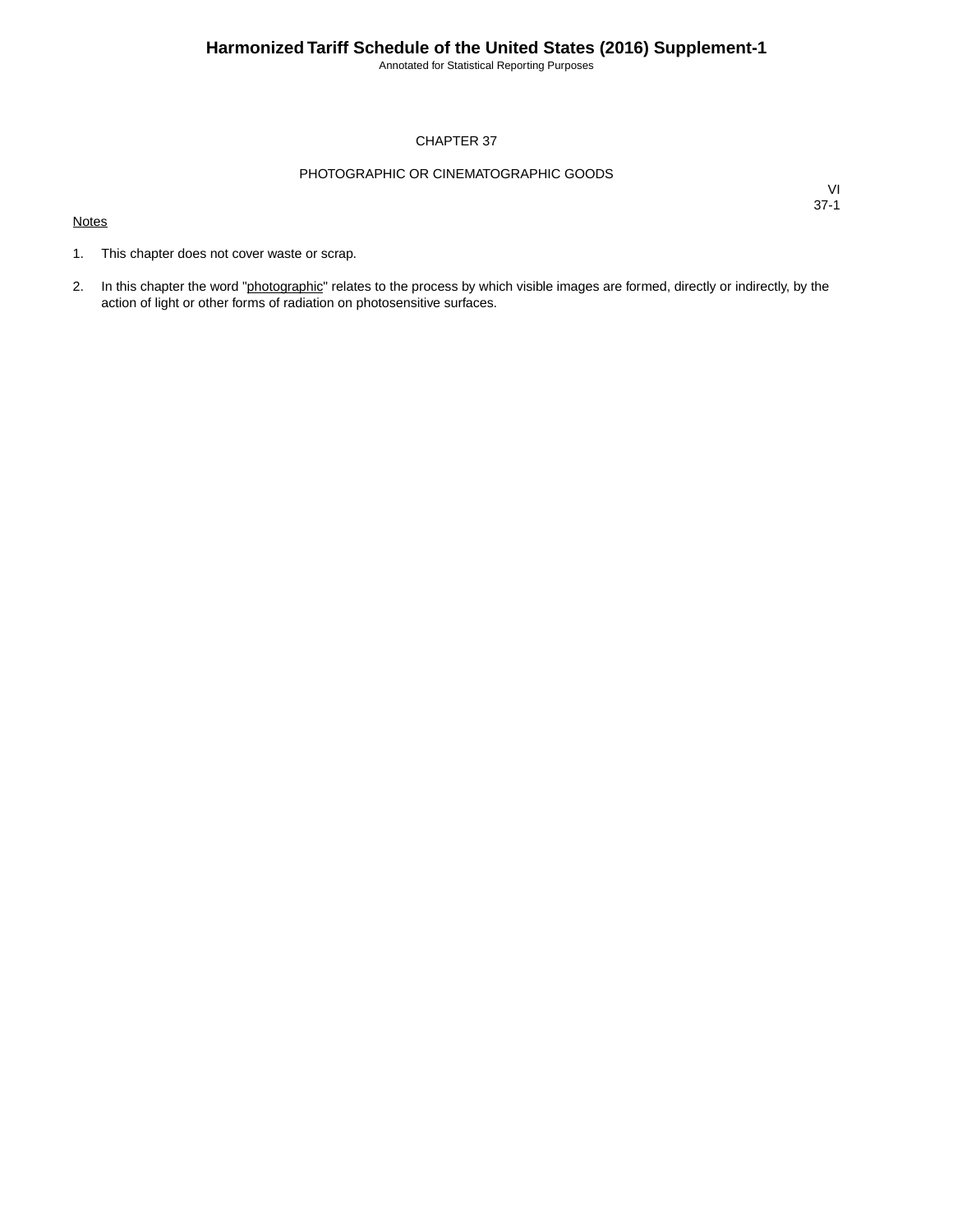Annotated for Statistical Reporting Purposes

| Heading/<br>Subheading | Stat.<br>Suf- | Article Description                                                                                                                                                                                                 | Unit<br>of     |         | Rates of Duty<br>1                                                                    | $\overline{2}$ |
|------------------------|---------------|---------------------------------------------------------------------------------------------------------------------------------------------------------------------------------------------------------------------|----------------|---------|---------------------------------------------------------------------------------------|----------------|
|                        | fix           |                                                                                                                                                                                                                     | Quantity       | General | Special                                                                               |                |
| 3701                   |               | Photographic plates and film in the flat, sensitized, unexposed,<br>of any material other than paper, paperboard or textiles; instant<br>print film in the flat, sensitized, unexposed, whether or not in<br>packs: |                |         |                                                                                       |                |
| 3701.10.00             |               |                                                                                                                                                                                                                     |                |         | Free (A, AU, BH,<br>CA, CL, CO, D, E,<br>IL, JO, KR, MA,<br>MX, OM, P, PA,<br>PE, SG) | 25%            |
|                        | 30            |                                                                                                                                                                                                                     |                |         |                                                                                       |                |
|                        | 60            |                                                                                                                                                                                                                     |                |         |                                                                                       |                |
| 3701.20.00             |               |                                                                                                                                                                                                                     |                | 3.7%    | Free (A, AU, BH,<br>CA, CL, CO, D, E,<br>IL, JO, KR, MA,<br>MX, OM, P, PA,<br>PE, SG) | 25%            |
|                        | 30            |                                                                                                                                                                                                                     |                |         |                                                                                       |                |
|                        | 60            |                                                                                                                                                                                                                     |                |         |                                                                                       |                |
| 3701.30.00             | 00            | Other plates and film, with any side exceeding 255 mm $\vert m^2  \vert$                                                                                                                                            |                | Free    |                                                                                       | 25%            |
|                        |               | Other:                                                                                                                                                                                                              |                |         |                                                                                       |                |
| 3701.91.00             |               |                                                                                                                                                                                                                     |                |         | Free (A, AU, BH,<br>CA, CL, CO, D, E,<br>IL, JO, KR, MA,<br>MX, OM, P, PA,<br>PE, SG) | 25%            |
|                        | 30            |                                                                                                                                                                                                                     |                |         |                                                                                       |                |
|                        | 60            |                                                                                                                                                                                                                     | Iχ             |         |                                                                                       |                |
| 3701.99                |               | Other:                                                                                                                                                                                                              |                |         |                                                                                       |                |
| 3701.99.30             | 00            |                                                                                                                                                                                                                     |                | 3.6%    | Free (A, AU, BH,<br>CA, CL, CO, D, E,<br>IL, JO, KR, MA,<br>MX, OM, P, PA,<br>PE, SG) | 20%            |
| 3701.99.60             |               |                                                                                                                                                                                                                     |                |         | Free (A, AU, BH,<br>CA, CL, CO, D, E,<br>IL, JO, KR, MA,<br>MX, OM, P, PA,<br>PE, SG) | 25%            |
|                        | 30            |                                                                                                                                                                                                                     | $\overline{c}$ |         |                                                                                       |                |
|                        | 60            |                                                                                                                                                                                                                     | $\mathsf{m}^2$ |         |                                                                                       |                |
|                        |               |                                                                                                                                                                                                                     |                |         |                                                                                       |                |
|                        |               |                                                                                                                                                                                                                     |                |         |                                                                                       |                |
|                        |               |                                                                                                                                                                                                                     |                |         |                                                                                       |                |
|                        |               |                                                                                                                                                                                                                     |                |         |                                                                                       |                |
|                        |               |                                                                                                                                                                                                                     |                |         |                                                                                       |                |
|                        |               |                                                                                                                                                                                                                     |                |         |                                                                                       |                |

VI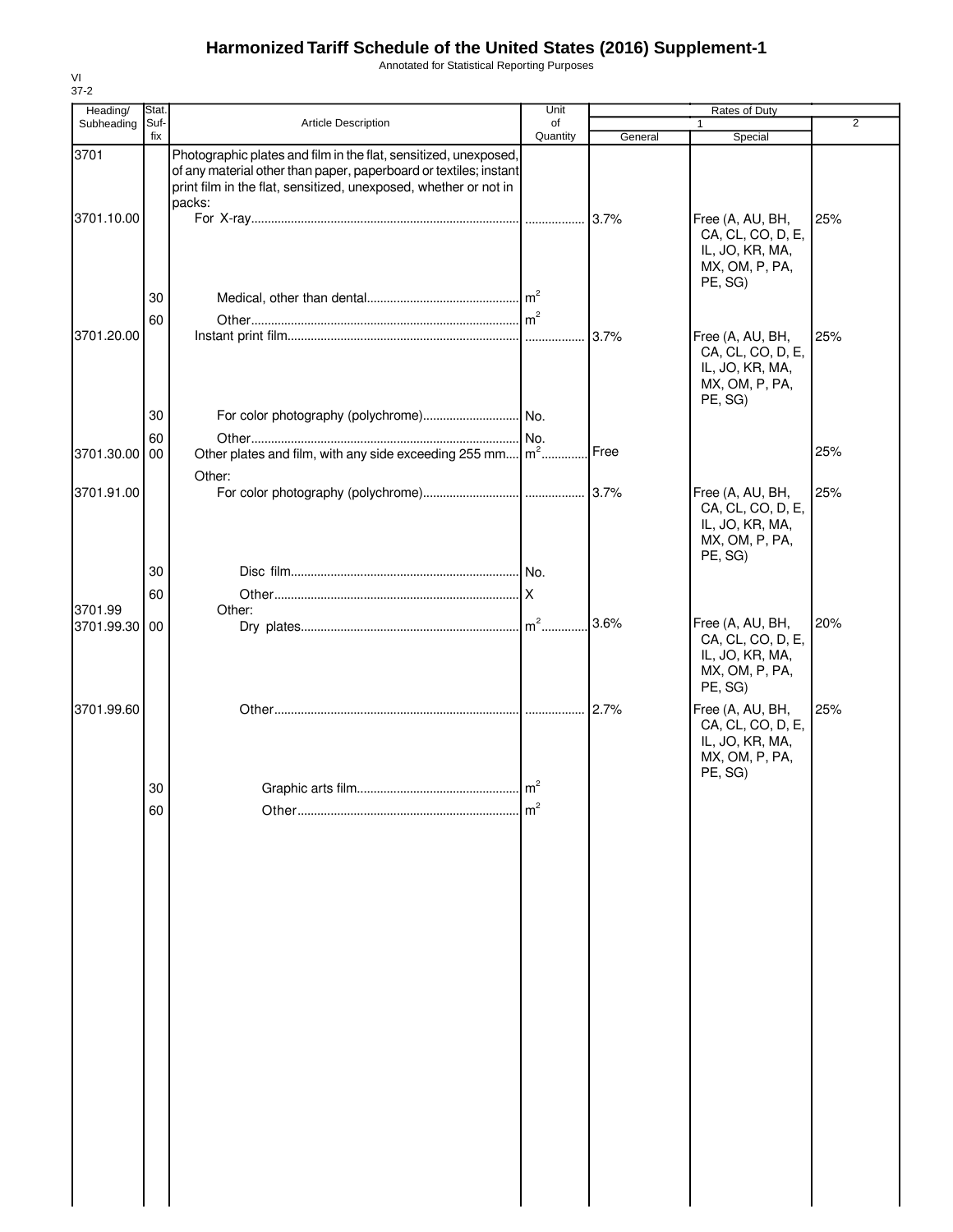Annotated for Statistical Reporting Purposes

| Heading/   | Stat.       |                                                                                                                                                                        | Unit            |         | Rates of Duty                                                                         |                |
|------------|-------------|------------------------------------------------------------------------------------------------------------------------------------------------------------------------|-----------------|---------|---------------------------------------------------------------------------------------|----------------|
| Subheading | Suf-<br>fix | <b>Article Description</b>                                                                                                                                             | of<br>Quantity  | General | Special                                                                               | $\overline{2}$ |
| 3702       |             | Photographic film in rolls, sensitized, unexposed, of any<br>material other than paper, paperboard or textiles; instant print<br>film in rolls, sensitized, unexposed: |                 |         |                                                                                       |                |
| 3702.10.00 |             |                                                                                                                                                                        |                 |         | Free (A, AU, BH,<br>CA, CL, CO, D, E,<br>IL, JO, KR, MA,<br>MX, OM, P, PA,<br>PE, SG) | 25%            |
|            | 30          |                                                                                                                                                                        |                 |         |                                                                                       |                |
|            | 60          |                                                                                                                                                                        | m <sup>2</sup>  |         |                                                                                       |                |
|            |             | Other film, without perforations, of a width not exceeding                                                                                                             |                 |         |                                                                                       |                |
| 3702.31.01 | 00          | $105$ mm:                                                                                                                                                              |                 |         | Free (A, AU, BH,                                                                      | 25%            |
|            |             |                                                                                                                                                                        |                 |         | CA, CL, CO, D, E,<br>IL, JO, KR, MA,<br>MX, OM, P, PA,<br>PE, SG)                     |                |
| 3702.32.01 |             |                                                                                                                                                                        |                 |         | Free (A, AU, BH,<br>CA, CL, CO, D, E,<br>IL, JO, KR, MA,<br>MX, OM, P, PA,<br>PE, SG) | 25%            |
|            | 30          |                                                                                                                                                                        |                 |         |                                                                                       |                |
|            | 60          |                                                                                                                                                                        |                 |         |                                                                                       |                |
| 3702.39.01 | 00          |                                                                                                                                                                        | m <sup>2</sup>  | 3.7%    | Free (A, AU, BH,<br>CA, CL, CO, D, E,<br>IL, JO, KR, MA,<br>MX, OM, P, PA,<br>PE, SG) | 25%            |
|            |             | Other film, without perforations, of a width exceeding                                                                                                                 |                 |         |                                                                                       |                |
| 3702.41.01 | 00          | 105 mm:<br>Of a width exceeding 610 mm and of a length<br>exceeding 200 m, for color photography                                                                       | m <sup>2</sup>  | 3.7%    | Free (A, AU, BH,<br>CA, CL, CO, D, E,                                                 | 25%            |
|            |             |                                                                                                                                                                        |                 |         | IL, JO, KR, MA,<br>MX, OM, P, PA,<br>PE, SG)                                          |                |
| 3702.42.01 | 00          | Of a width exceeding 610 mm and of a length<br>exceeding 200 m, other than for color photography m <sup>2</sup>                                                        |                 | 3.7%    | Free (A, AU, BH,<br>CA, CL, CO, D, E,<br>IL, JO, KR, MA,<br>MX, OM, P, PA,<br>PE, SG) | 25%            |
| 3702.43.01 | 00          | Of a width exceeding 610 mm and of a length not                                                                                                                        |                 |         |                                                                                       |                |
|            |             |                                                                                                                                                                        | $m2$ .          | 3.7%    | Free (A, AU, BH,<br>CA, CL, CO, D, E,<br>IL, JO, KR, MA,<br>MX, OM, P, PA,<br>PE, SG) | 25%            |
| 3702.44.01 |             | Of a width exceeding 105 mm but not exceeding                                                                                                                          |                 |         |                                                                                       |                |
|            |             |                                                                                                                                                                        |                 | 3.7%    | Free (A, AU, BH,<br>CA, CL, CO, D, E,<br>IL, JO, KR, MA,<br>MX, OM, P, PA,<br>PE, SG) | 25%            |
|            | 30          |                                                                                                                                                                        | $\mathsf{Im}^2$ |         |                                                                                       |                |
|            | 60          |                                                                                                                                                                        | m <sup>2</sup>  |         |                                                                                       |                |
|            |             |                                                                                                                                                                        |                 |         |                                                                                       |                |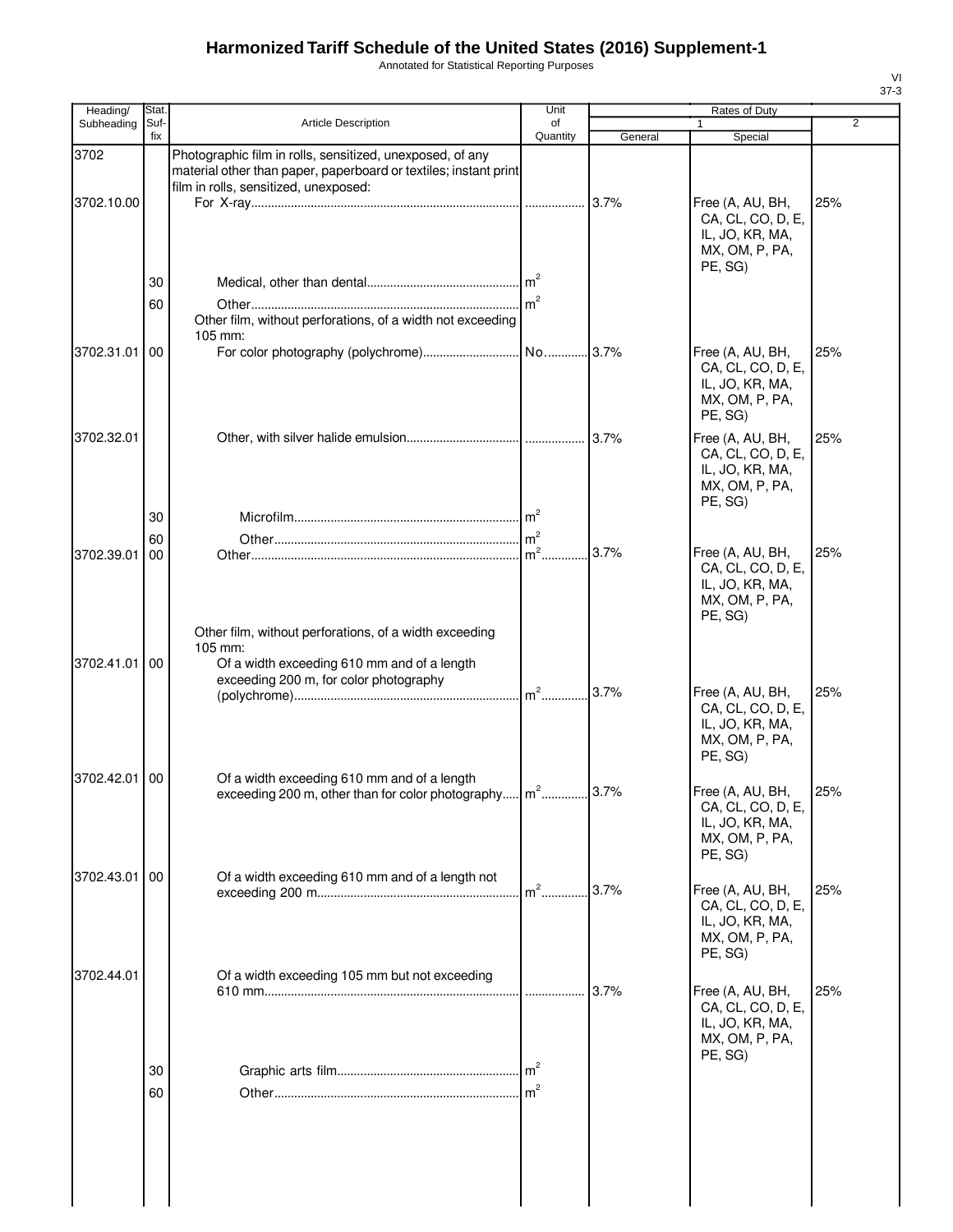Annotated for Statistical Reporting Purposes

| Heading/                  | <b>Stat</b> |                                                                                                                                                                                                                                  | Unit                             |              | Rates of Duty                                                                                           |                                        |
|---------------------------|-------------|----------------------------------------------------------------------------------------------------------------------------------------------------------------------------------------------------------------------------------|----------------------------------|--------------|---------------------------------------------------------------------------------------------------------|----------------------------------------|
| Subheading                | Suf-<br>fix | Article Description                                                                                                                                                                                                              | of<br>Quantity                   | General      | 1<br>Special                                                                                            | $\overline{2}$                         |
| 3702 (con.)<br>3702.52.01 |             | Photographic film in rolls, sensitized, unexposed, of any<br>material other than paper, paperboard or textiles; instant print<br>film in rolls, sensitized, unexposed: (con.)<br>Other film, for color photography (polychrome): |                                  |              | Free (A, AU, BH,<br>CA, CL, CO, D, E,<br>IL, JO, KR, MA,                                                | 25%                                    |
| 3702.53.00                | 30<br>60    | Of a width exceeding 16 mm but not exceeding 35 mm<br>and of a length not exceeding 30 m, for slides                                                                                                                             |                                  | 3.7%         | MX, OM, P, PA,<br>PE, SG)<br>Free (A, AU, BH,<br>CA, CL, CO, D, E,<br>IL, JO, KR, MA,<br>MX, OM, P, PA, | 25%                                    |
| 3702.54.00                | 30<br>60    | Of a width exceeding 16 mm but not exceeding 35 mm<br>and of a length not exceeding 30 m, other than for                                                                                                                         | .                                | 3.7%         | PE, SG)<br>Free (A, AU, BH,                                                                             | 25%                                    |
| 3702.55.00                | 30<br>60    | Of a width exceeding 16 mm but not exceeding 35 mm                                                                                                                                                                               |                                  |              | CA, CL, CO, D, E,<br>IL, JO, KR, MA,<br>MX, OM, P, PA,<br>PE, SG)                                       |                                        |
| 3702.56.00                | 30<br>60    |                                                                                                                                                                                                                                  |                                  | Free<br>Free |                                                                                                         | 38 $\text{C/m}^2$<br>38 $\text{C/m}^2$ |
|                           | 30<br>60    | Other:                                                                                                                                                                                                                           | m <sup>2</sup><br>m <sup>2</sup> |              |                                                                                                         |                                        |
| 3702.96.00                | 00          | Of a width not exceeding 35 mm and of a length not                                                                                                                                                                               |                                  | 3.7%         | Free (A, AU, BH,<br>CA, CL, CO, D, E,<br>IL, JO, KR, MA,<br>MX, OM, P, PA,<br>PE, SG)                   | 25%                                    |
| 3702.97.00 00             |             | Of a width not exceeding 35 mm and of a length                                                                                                                                                                                   | $m2$                             | Free         |                                                                                                         | 38 $\text{C/m}^2$                      |
| 3702.98.00 00             |             |                                                                                                                                                                                                                                  | $m2$                             | 3.7%         | Free (A, AU, BH,<br>CA, CL, CO, D, E,<br>IL, JO, KR, MA,<br>MX, OM, P, PA,<br>PE, SG)                   | 25%                                    |
|                           |             |                                                                                                                                                                                                                                  |                                  |              |                                                                                                         |                                        |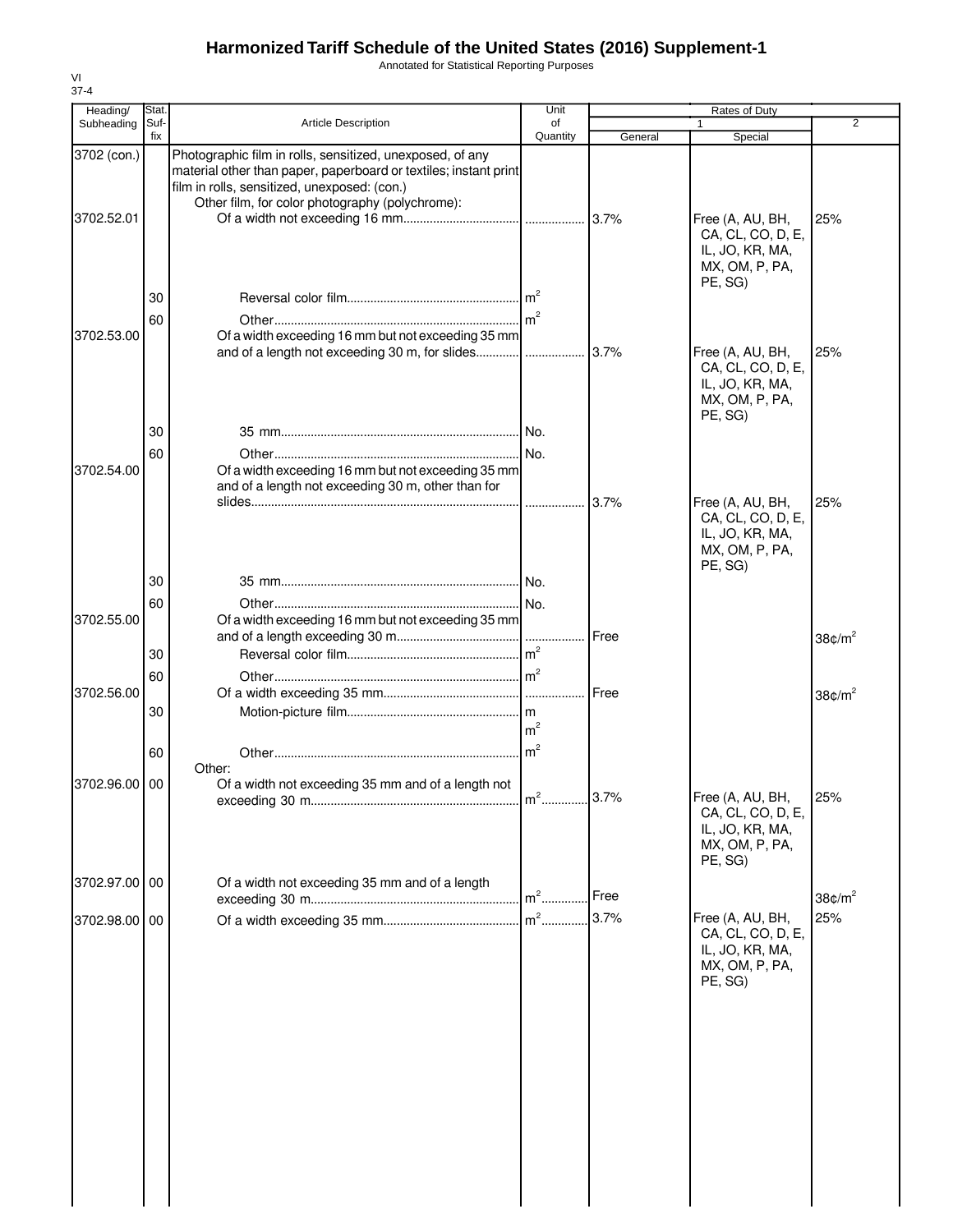Annotated for Statistical Reporting Purposes

| Heading/              | Stat.       |                                                               | Unit           |         | Rates of Duty                         |             |
|-----------------------|-------------|---------------------------------------------------------------|----------------|---------|---------------------------------------|-------------|
| Subheading            | Suf-<br>fix | Article Description                                           | of<br>Quantity | General | 1<br>Special                          | 2           |
| 3703                  |             | Photographic paper, paperboard and textiles, sensitized,      |                |         |                                       |             |
|                       |             | unexposed:                                                    |                |         |                                       |             |
| 3703.10<br>3703.10.30 |             | In rolls of a width exceeding 610 mm:                         |                | 3.7%    | Free (A, AU, BH,                      | 30%         |
|                       |             |                                                               |                |         | CA, CL, CO, D, E,                     |             |
|                       |             |                                                               |                |         | IL, JO, KR, MA,                       |             |
|                       |             |                                                               |                |         | MX, OM, P, PA,                        |             |
|                       |             | For pictorial use (continuous tone):                          |                |         | PE, SG)                               |             |
|                       | 30          |                                                               |                |         |                                       |             |
|                       | 60          |                                                               |                |         |                                       |             |
|                       | 90          |                                                               |                | 3.1%    |                                       | 30%         |
| 3703.10.60            | 00          |                                                               | $m2$ .         |         | Free (A, AU, BH,<br>CA, CL, CO, D, E, |             |
|                       |             |                                                               |                |         | IL, JO, KR, MA,                       |             |
|                       |             |                                                               |                |         | MX, OM, P, PA,                        |             |
| 3703.20               |             | Other, for color photography (polychrome):                    |                |         | PE, SG)                               |             |
| 3703.20.30            |             |                                                               |                |         | Free (A, AU, BH,                      | 30%         |
|                       |             |                                                               |                |         | CA, CL, CO, D, E,                     |             |
|                       |             |                                                               |                |         | IL, JO, KR, MA,<br>MX, OM, P, PA,     |             |
|                       |             |                                                               |                |         | PE, SG)                               |             |
|                       | 30          |                                                               |                |         |                                       |             |
|                       | 60          |                                                               |                |         |                                       |             |
| 3703.20.60            | 00          |                                                               |                | 3.1%    | Free (A, AU, BH,<br>CA, CL, CO, D, E, | 30%         |
|                       |             |                                                               |                |         | IL, JO, KR, MA,                       |             |
|                       |             |                                                               |                |         | MX, OM, P, PA,                        |             |
| 3703.90               |             | Other:                                                        |                |         | PE, SG)                               |             |
| 3703.90.30            |             |                                                               |                |         | Free (A, AU, BH,                      | 30%         |
|                       |             |                                                               |                |         | CA, CL, CO, D, E,                     |             |
|                       |             |                                                               |                |         | IL, JO, KR, MA,<br>MX, OM, P, PA,     |             |
|                       |             |                                                               |                |         | PE, SG)                               |             |
|                       |             | For pictorial use (continuous tone):                          |                |         |                                       |             |
|                       | 30          |                                                               | m <sup>2</sup> |         |                                       |             |
|                       | 60          |                                                               |                |         |                                       |             |
| 3703.90.60 00         | 90          |                                                               |                |         | Free (A, AU, BH,                      | 35%         |
|                       |             |                                                               |                |         | CA, CL, CO, D, E,                     |             |
|                       |             |                                                               |                |         | IL, JO, KR, MA,                       |             |
|                       |             |                                                               |                |         | MX, OM, P, PA,<br>PE, SG)             |             |
| 3704.00.00            |             | 00 Photographic plates, film, paper, paperboard and textiles, |                |         |                                       |             |
|                       |             |                                                               | $m2$ .         | Free    |                                       | $$3.88/m^2$ |
| 3705                  |             | Photographic plates and film, exposed and developed, other    |                |         |                                       |             |
|                       |             | than motion-picture film:                                     |                |         |                                       |             |
| 3705.10.00 00         |             |                                                               |                |         |                                       | 25%         |
| 3705.90.01            | 00          |                                                               |                |         |                                       | Free        |
|                       |             |                                                               |                |         |                                       |             |
|                       |             |                                                               |                |         |                                       |             |
|                       |             |                                                               |                |         |                                       |             |
|                       |             |                                                               |                |         |                                       |             |
|                       |             |                                                               |                |         |                                       |             |
|                       |             |                                                               |                |         |                                       |             |
|                       |             |                                                               |                |         |                                       |             |
|                       |             |                                                               |                |         |                                       |             |
|                       |             |                                                               |                |         |                                       |             |
|                       |             |                                                               |                |         |                                       |             |
|                       |             |                                                               |                |         |                                       |             |